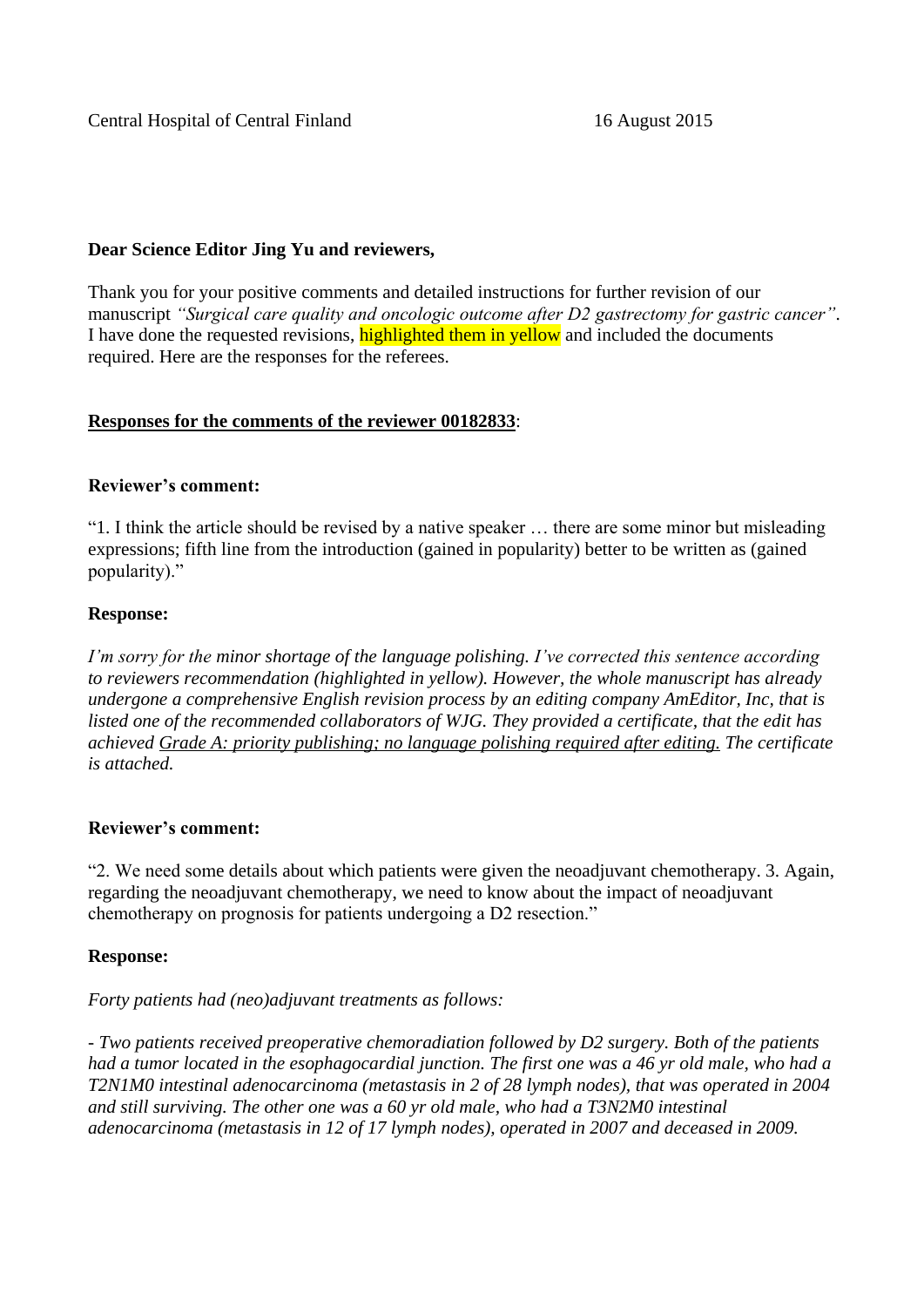*- Thirty-eight patients had postoperative treatments. Twelve patients had postoperative chemoradiation, and 26 postoperative chemotherapy with 5-FU-based combinations. These patients had lymph node metastasis or had UICC stage III or more.*

*None of the patients in this cohort (from 1999 to 2008) received neoadjuvant (perioperative) chemotherapy in that particular form recommended in European guidelines today.* 

*We agree that one of the limitations of this study is that the adjuvant treatment protocols are heterogeneous, each group consisting of only small number of patients. For statistical analysis, all the patients receiving any kind of postoperative adjuvant treatment combinations were included in one group. The second group consisted of those two preoperatively treated patients, and the third one of those 69 receiving no oncologic treatments. However, the main focus of this study is in surgical care, and thus, we had to accept that detailed analysis of adjuvant therapies remains imprecise.*

*These points have been specified in brief in the manuscript in "Patients and methods; Neoadjuvant treatment and adjuvant chemotherapy"; lines 2-6, and Table 1(highlighted in yellow).*

# **Reviewer's comment:**

"4. Regarding the steps of the operation, I need to know why are you routinely removing gallbladder?"

# **Response:**

*In our opinion, it is more feasible to remove all the lymphoid tissue around the hepatoduodenal ligament along with the gallbladder. Moreover, when the vagal trunks are transsected (with the esophagus), the risk for all the denervated gallbladder -related complications increase (cholecystitis, common bile duct stones etc). Many patients survive for years after gastric cancer surgery and may meet with these problems. To avoid further biliary procedures, the gallbladder is removed in the primary operation.*

## **Responses for the comments marked in the manuscript:**

Language certificate: please see above, provided.

Statements for ethics approval, informed consent, biostatistics, conflict-of-interest and data sharing have been revised (highlighted in yellow). According documents are attached.

Five key words listed (gastric surgery and clinical practice added, highlighted in yellow).

Audio core tip recorded and attached.

Blanks between reference numbers in the text have been removed (highlighted in yellow).

Figure 1 has been sent as a separate powerpoint file.